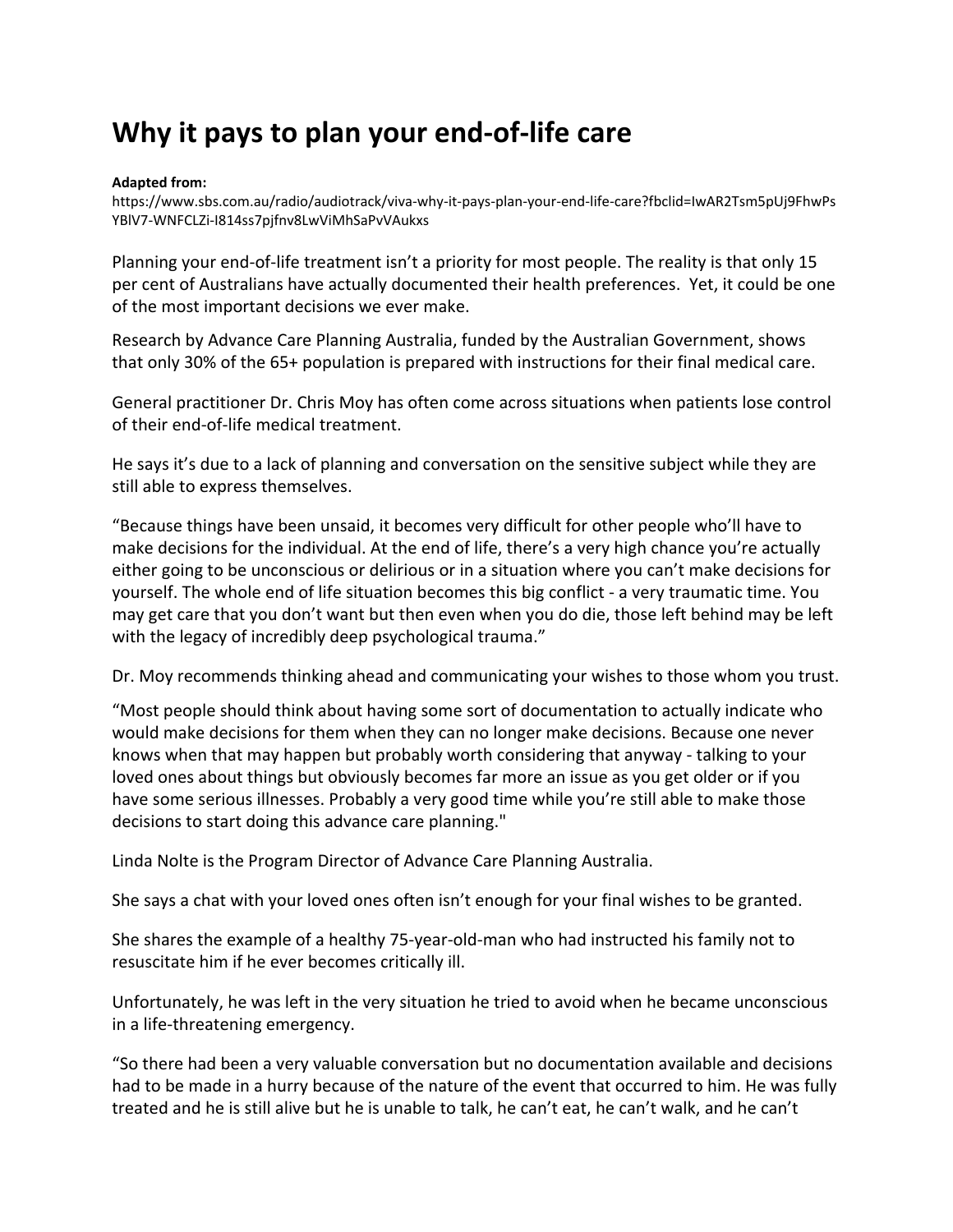toilet himself and he will need to go into permanent care."

Nolte says the instructions of whether or not to receive life-prolonging treatment must be clear for the clinicians to follow.

"For Advance Care Directives to be legally binding, we recommend that the form that is recommended by the state or territory is used. So the form will need to have the person's full name on it. It should have their date of birth, their address, the contents about what their preferences or values are but it also should be signed, dated, and witnessed."

There is a process where people can appoint the person they want to make decisions for them when they are no longer able to express themselves rather than leaving things to chance and the default system under the law.

The 'substitute decision-maker', is to make decisions that the person would've wanted. Not what they think is best, but what they think their friends or loved one would've wanted."

The reality is that only 15% of the Australian population has actually documented their health preferences at the end of life.

It is even less likely for those whose first language isn't English to have an advance care plan.

Having worked in oncology and aged care for many years, Linda Nolte has often seen family conflicts that could be prevented if directives were communicated in the first place.

"Particularly, like if a mother or a father have spoken to their daughter and often had more in-depth conversation but they've not told their other son or other children the same information - that's what can lead to some conflict."

In the Chinese culture that Dr. Chris Moy was raised in, the word "death" is a taboo not to be uttered.

While it's a sensitive topic in some cultures, Dr. Moy says it's necessary for people nearing the end of life to discuss it with their loved ones.

"It's often less about the issue of talking about death but it's the word 'death' which is the problem. But then they end up with no advance care planning even when they might want it if they actually understood what it was about and then they end paying a terrible price and their families as well."

Dr. Moy says sometimes it's about discussing your values and beliefs to work out what sort of medical care is in your best interest.

He highlights a fairly common scenario of people with diabetes being confronted with the potential of amputation.

"Certain individuals themselves would actually have keeping their leg, for example, more important than actually keeping on living."